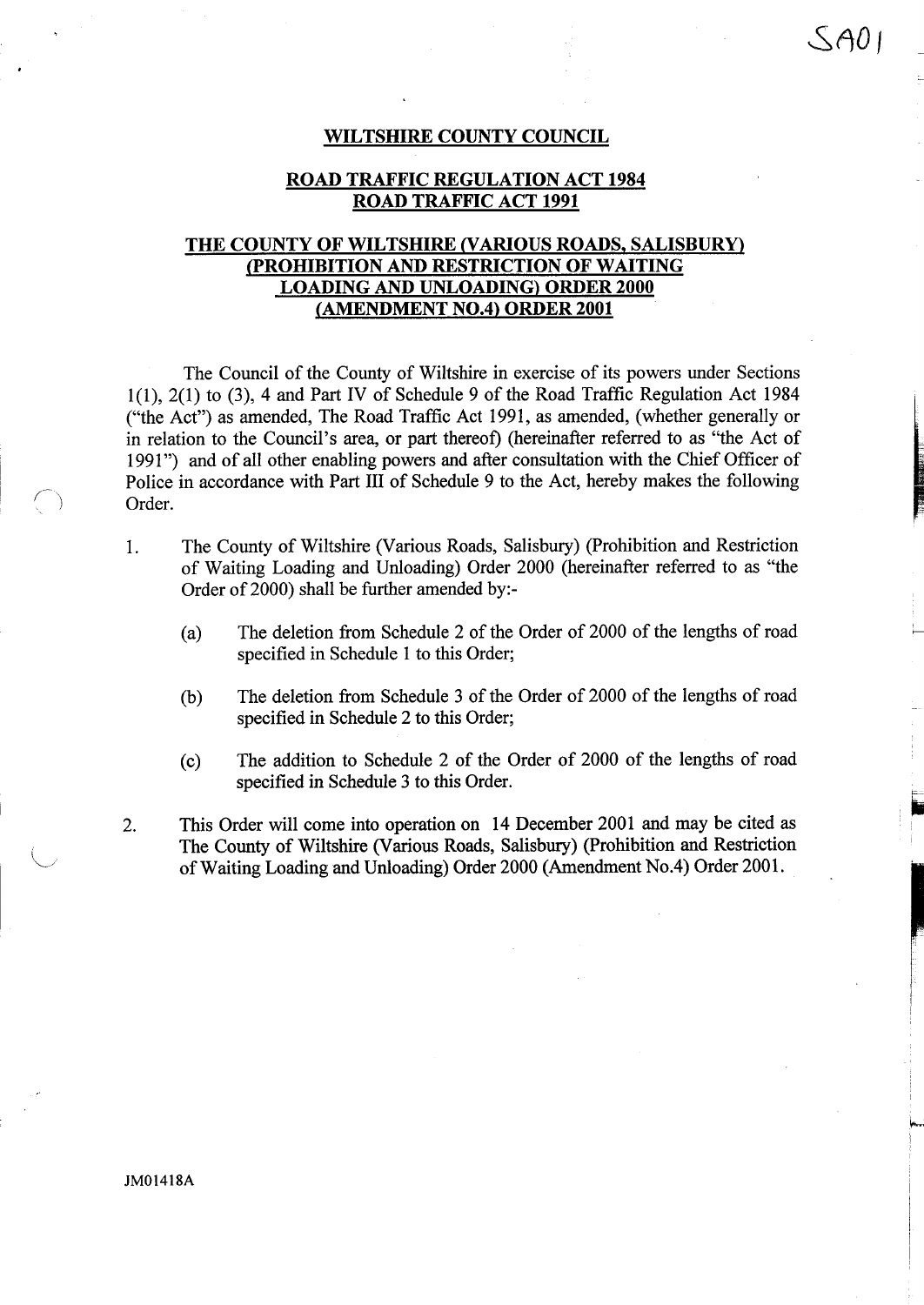## **SCHEDULE 1**

# Deletion from Schedule 2 of the Order of 2000 No Waiting At Any Time

| Road         | <b>Side</b> | <b>Description</b>                                                                                                                            |
|--------------|-------------|-----------------------------------------------------------------------------------------------------------------------------------------------|
| Harnham Road | North-east  | From a point 76m. north-west of its junction with<br>St. Mary's Road to a point opposite the north-east<br>boundary of No.56 Harnham Road.    |
|              | North-west  | From a point opposite the south-west boundary of<br>No.22 Harnham Road to a point 63m. south-west of<br>its junction with St. Nicholas' Road. |
|              | North-west  | From its junction with St. Nicholas' Road to a point<br>18m. south-west of that junction.                                                     |
|              | South-east  | From its junction with Saxon Road to its junction<br>with Ayleswade Road.                                                                     |

# SCHEDULE<sub>2</sub>

# Deletion from Schedule 3 of the Order of 2000 <u>No Waiting 8 am to 7 pm Monday to Saturday</u>

| Road                  | <u>Side</u> | <b>Description</b>                                                                                                          |
|-----------------------|-------------|-----------------------------------------------------------------------------------------------------------------------------|
| St. Nicholas'<br>Road | <b>Both</b> | From its junction with Churchill Way to a point<br>24m, south of the centreline of the access to St.<br>Nicholas' Hospital. |

JM01418A